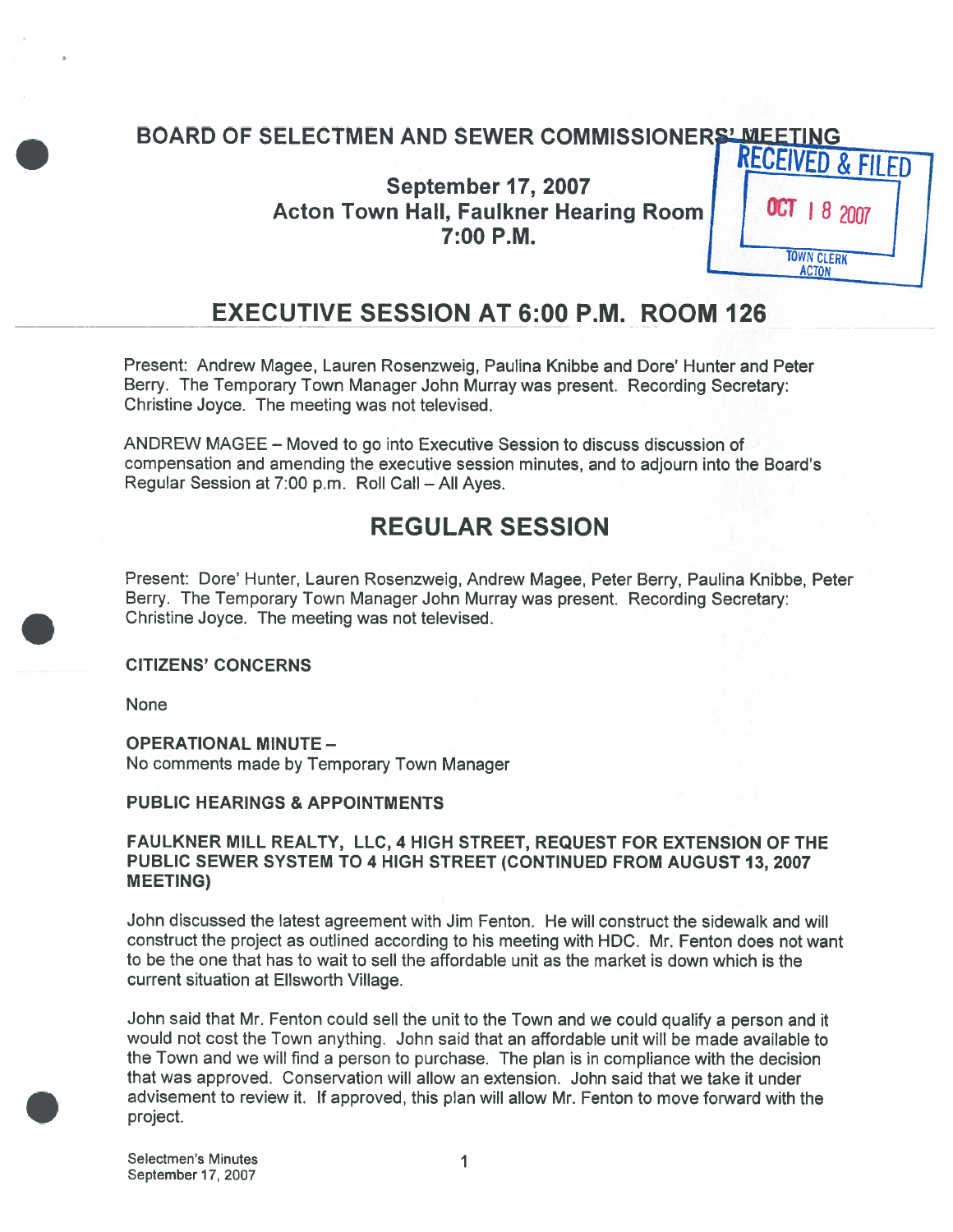Dote' asked Mr. Fenton if he agreed. He said yes but they cannot have the responsibility of marketing the affordable unit in this project.

Tom Peterman, HDC outlined the <sup>p</sup>lan and modifications. They talked about the current footprint and cookie cutter look. They have taken the first step and will continue to work together.

Andy asked about Mr. Fenton giving us the unit at affordable cost and we could sell at full market and use the money for the Buy down program.

Paulina asked about development and whether we are allowed to go in and ask for certain things. It is her understanding the 5% are affordable. John said we have Overlay Districts. On subdivisions the Planning Board has <sup>a</sup> much broader ability to negotiate. Mr. Fenton can build this project by right. This property is outside the sewer district and Mr. Fenton wants to have <sup>a</sup> sewer connection. John noted if we are going to <sup>g</sup>ive this approva<sup>l</sup> outside the district we want <sup>a</sup> number of issues in the Special Permit that require compliance.

Andy wanted to spea<sup>k</sup> to the sewer district. Andy noted the memo from Steve Anderson who pointed out we are not required to approve this as it is not a "modification." They are looking to expan<sup>d</sup> the district. We now have 299,000 gallons with 250,000 gallons for the current district. We have approximately 39,000 gallons identified for Flint, Spencer and West Acton. 6,000 gallons went to Powder Mill and that leaves us at 295,000 and we have another 4,000 here under this request. He is not necessarily speaking against allowing this; while this is <sup>a</sup> different <sup>p</sup>lan it meets the same goals. However, as regards expansion of the district, this will be it until we ge<sup>t</sup> more capacity. Andy just wanted everyone to know we are at our limit.

LAUREN ROSENZWEIG - Moved to take it under Advisement. PETER BERRY — second. Vote 4-1, Paulina Knibbe Nay. It was noted that if we are comfortable that this is <sup>a</sup> satisfactory resolution of the three issues we will approve the connection to the sewer. Andy noted that the issues to be addressed are: Build all the sidewalks agreed to in the Decision i.e. concrete sidewalks on site, bituminous sidewalks to Audubon Hill, sell the Town one affordable unit, and obtain HDC approvals.

#### FIRE STATION PRESENTATION

John outlined the process of the project. John noted this is <sup>a</sup> work in progress and will discuss it tomorrow night with the committee. They have worked through <sup>4</sup> drafts and the Steering Committee will be updated tomorrow night. John noted that this was not the time to sugges<sup>t</sup> changes as it has not been vetted or presented to the Steering Committee.

Chief Craig updated the Board on the process. The town's population in North Acton has grown substantially. Due to traffic volumes and distances we do not have acceptable run times to this area. We have the large assisted living and independent living over 55 populations at Robbins Inn. He noted Nagog Woods and Woodlands at Laurel Hill (Avalon project). There have been over <sup>a</sup> 1,000 new dwelling units in North Acton over the last 20 years.

Chief Craig discussed the relocation of the Center station to the 2N27 site.

This need has been discussed since 1970. They had <sup>a</sup> <sup>1980</sup> repor<sup>t</sup> and again in <sup>1996</sup> which was pu<sup>t</sup> into the capital <sup>p</sup>lan, but due to school projects and other needs it was passe<sup>d</sup> over. In

Selectmen's Minutes 2 September 17, 2007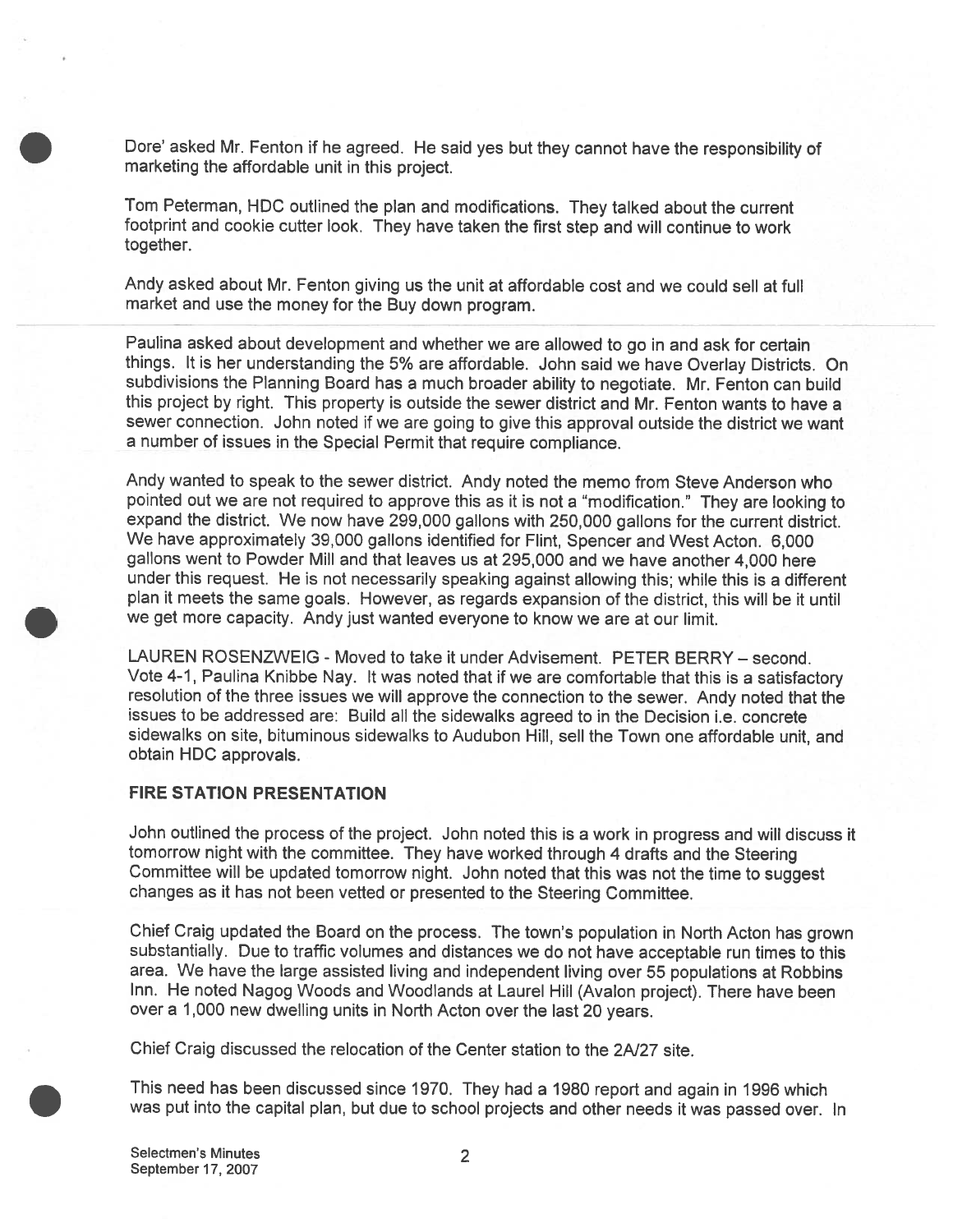the 2000 there was <sup>a</sup> Bennett Study and the Reetz Study and now earlier this year the Site Selection Committee group reviewed the previous options and decided on 2N27.

Chief Craig gave <sup>a</sup> "Tour" of the proposed floor plan. They will remove the elevator and mechanical for that elevator. They will have bunk rooms which will give privacy and to stop the spread of colds and flu's.

Dore' spoke about the reception at ALG. The timeline is tight for the October 29<sup>th</sup> Special Town Meeting. The school is planning on presenting <sup>a</sup> debt exclusion override of 4 million plus for boilers and roofs and they want to take votes and do the projects over the years.

Dore' said that the Temporary Town Manager and group have decided not to go forward with the Special on October  $29<sup>th</sup>$ . But it will go forward to another Town Meeting.

Andy asked about the slide with various stations and response times. He felt it would be helpful to do the same graphic with the current town center station on the plan. He felt it would be good to see how the run time goes out as we expand. Andy also spoke that going forward he will only suppor<sup>t</sup> "green" buildings, for this and other town projects; we can't just speak to building green, we must do it. We need to address this in construction of all buildings, because if <sup>a</sup> building is not built energy efficient than we have the problem for 40 plus years with no energy savings.

Dore' noted we are all aware of the importance of building green.

Lauren asked that this be pu<sup>t</sup> on the agenda for next meeting to hear an update. Paulina agreed that it should be designed green. Paulina was hoping to see spaces for voting purposes. She was concerned that we cancel the Town Meeting which would give more public forum. Dore' said they will have many public forums.

Dore' felt we will need to go for design and building monies at the same time if this is delayed till Spring Town Meeting and felt we needed to move forward to contain the cost escalations that are rising every day.

### CABLE TV COMMITTEE CONTRACT NEGOTIATIONS

Fritz noted that there are <sup>a</sup> lot of items that the interested parties, school, town and residents want reviewed this meeting. This is <sup>a</sup> kick-off of the review and they will be addressing the issues to make sure everyone is on board and moving forward together.

John Covert spoke about access television. He said they are <sup>a</sup> year behind on changing the model of cable access in this town.

Comcast started the process June  $30<sup>th</sup>$ , 2007 and now the clock is ticking and the current contract will expire 2010. John noted that he is the only remaining cable member who was also involved in the first negotiation process.

John reminded the Board that it is not possible to shut down <sup>a</sup> cable operator in town. Under Federal and State law we need to award the license.

We have to gran<sup>t</sup> an incumbent <sup>a</sup> license. The Town's hands are really tied. John Covert said that it takes <sup>a</sup> long time to go through the process. We knew that there was no competition but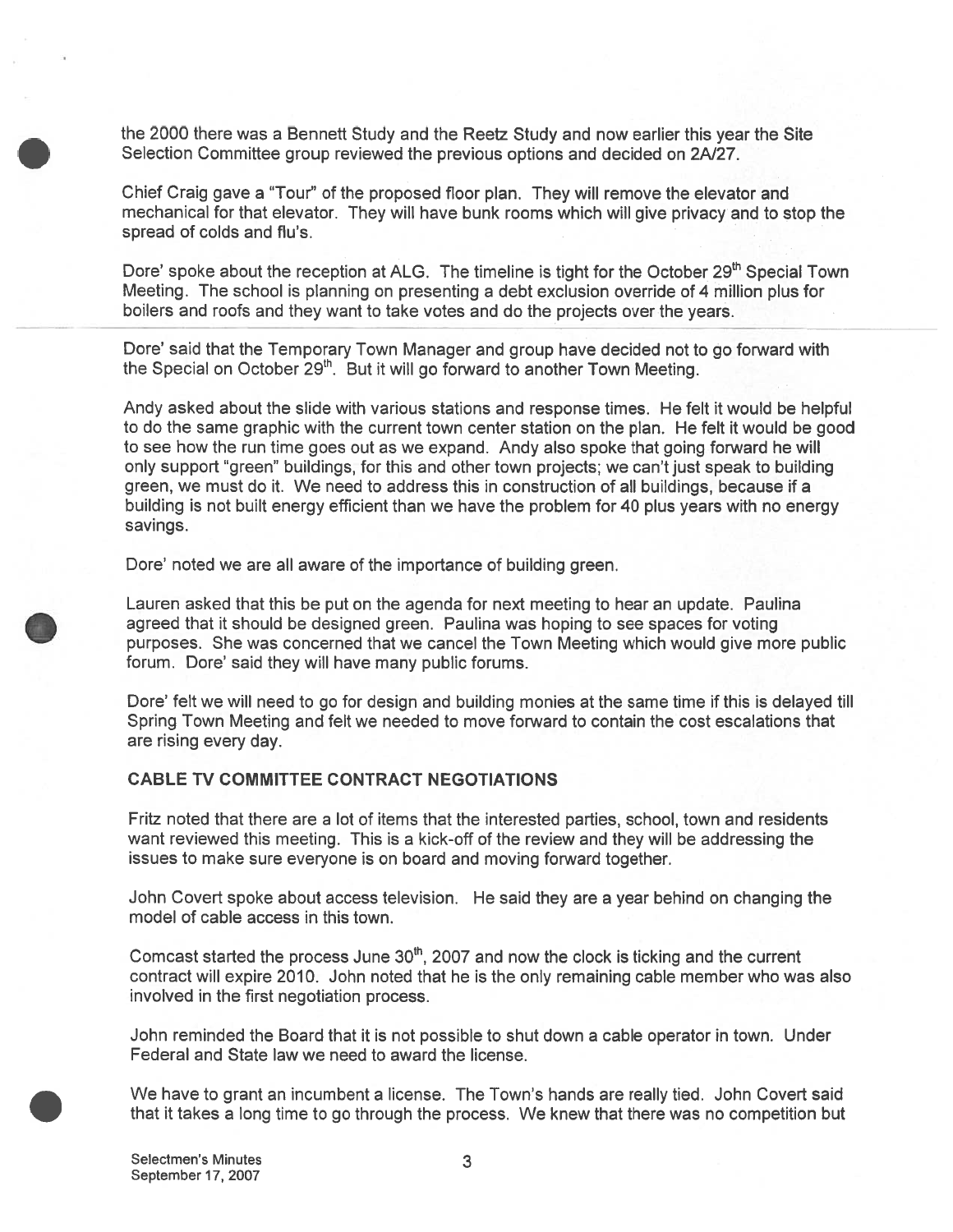the Cable Company had to at least listen to the Town. They were sensitive to the Town, but now they are not as sensitive.

John spoke about I-net drops and that Comcast wants to transfer the station to the town and Comcast can shut it down at any time.

John Covert says we need to have the contract hammered out within two years of the deadline. The earlier we start the better off we are.

John gave an overview of Renewal Process Phase I and 2.

John discussed either the Town taking over the station or having it operated by an independent non-profit corporation.

John reviewed the slide about issues with the current set-up.

Paulina asked several financial questions about funding and fees.

Peter asked questions about operation of the station; if we cannot say no, what power do we have.

It can be appealed to the Public Dept. of Energy. Fritz thinks they will be reasonable. They want this operation and don't want to be perceived as pushing towns around.

Comcast, at least at this time, is <sup>a</sup> community player and Verizon is just <sup>a</sup> telecommunication service and not interested in Town Cable Station. Peter asked about the equipment and condition. Fritz said we should look at it, but much of this equipment could be pooled.

Lauren said that we have under usage and wants to know what the Schools want. She feels it is an asset for those who watch the stations. Lauren wanted to see more creative programming such as the Elderberries show.

Brendan Hem of the Audio Visual Dept. at the school explained how the school uses public access. Channel nine is just lit up and they are working to ge<sup>t</sup> the final approvals on <sup>a</sup> proposal for equipment. The first item is to run <sup>a</sup> bulletin board for the school and it could be managed remotely which could be used for "No School" and other important notifications. The current location is integral to 4 separate courses at the School and the Facility uses this with Comcast staff during the day. Brendan noted that the space is larger than you would think.

A resident noted that they would like to see the meetings when they want to and noted that sometimes it is not on Channel 8.

John Murray noted his tour of the facilities given by Supt. Ryan. John agreed that this is <sup>a</sup> location we need to keep. We will need to do research as to the type of company that could take over or what issues presen<sup>t</sup> themselves if we take over the station. John thinks we need more interaction with the Supt. John does not want to hand over the governmen<sup>t</sup> channel to an outside party. It requires more research and discussion.

Dote' noted we need to look into how to go about that. He suggested that we talk to Shrewsbury and other Access providers, as this needs to go on during the Comcast renewal.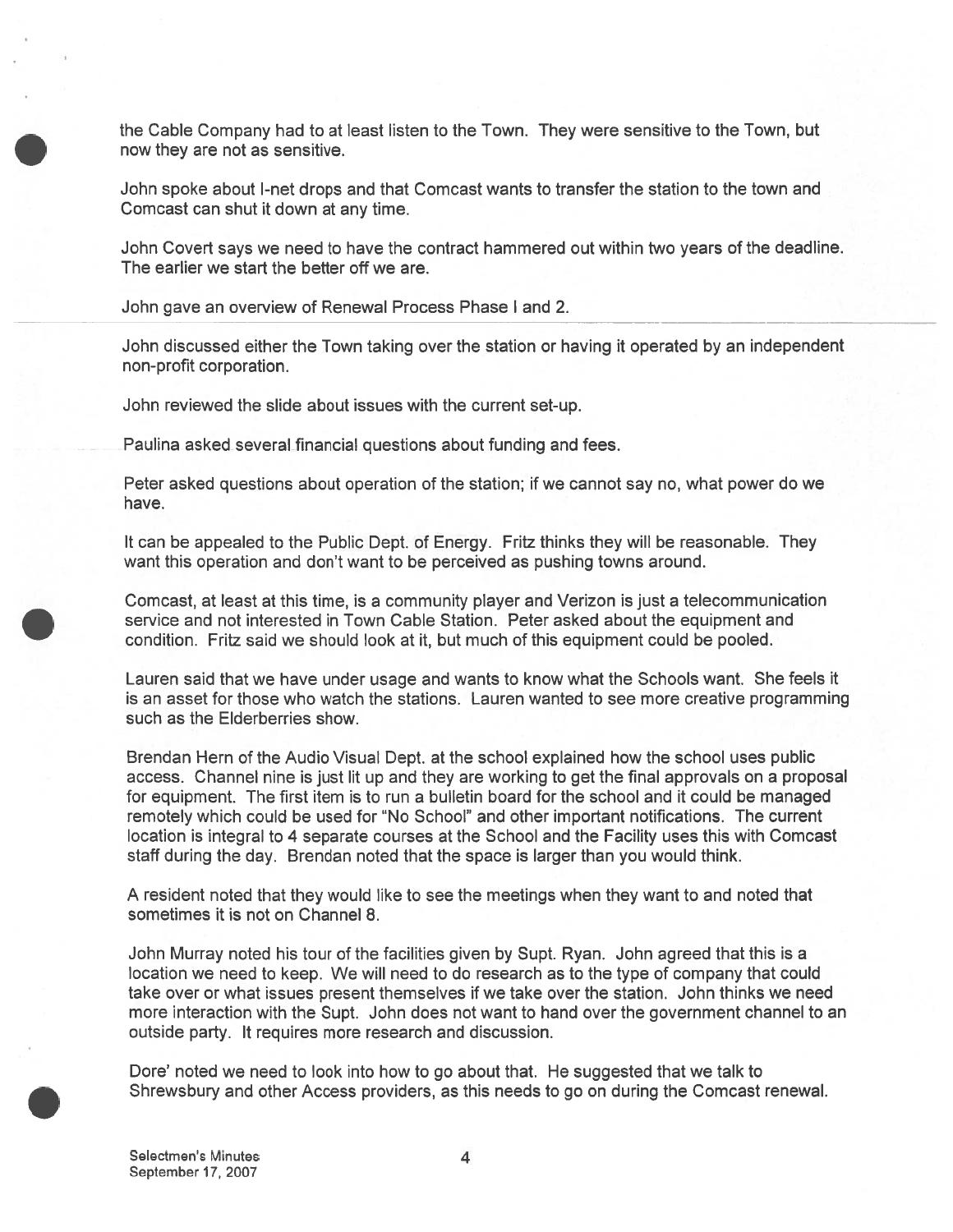The Board needs to have the committee move forward and/or include someone from school and town staff to broaden the communication. Dore' asked the committee to look into the issues and then talk about them.

John Murray said that Supt. Ryan or his designee should be included.

Dore' asked about Atty. William Solomon; do we need to include him now or later. John Covert said that Bill was responsible for 110% of the negotiations, while he was the technical person.

Fritz asked that they have <sup>a</sup> meeting with the same people as this summer and asked that Atty. Soloman and Lauren attend.

LAUREN ROSENZWEIG - Moved that two members of Cable Advisory Committee, John Murray, Dote' Hunter and Bill Ryan and she as liaison, have another scoping meeting and bring back information to the Board. PETER BERRY — second. UNANIMOUS VOTE.

John Covert said the Shrewsbury station is not comparable to us.

John Murray will contact Bill Soloman to set up the meeting.

#### SELECTMEN BUSINESS

None

### CONSENT AGENDA

ANDREW MAGEE — Moved to approve. PAULINA KNIBBE- second. UNANIMOUS VOTE.

### EXECUTIVE SESSION

No Post Session necessary

 $M$  fulco

Christine Joyce, Recording Secty \_\_\_\_\_\_\_\_Clerk, Board of Selectmen

 $OCT$ Date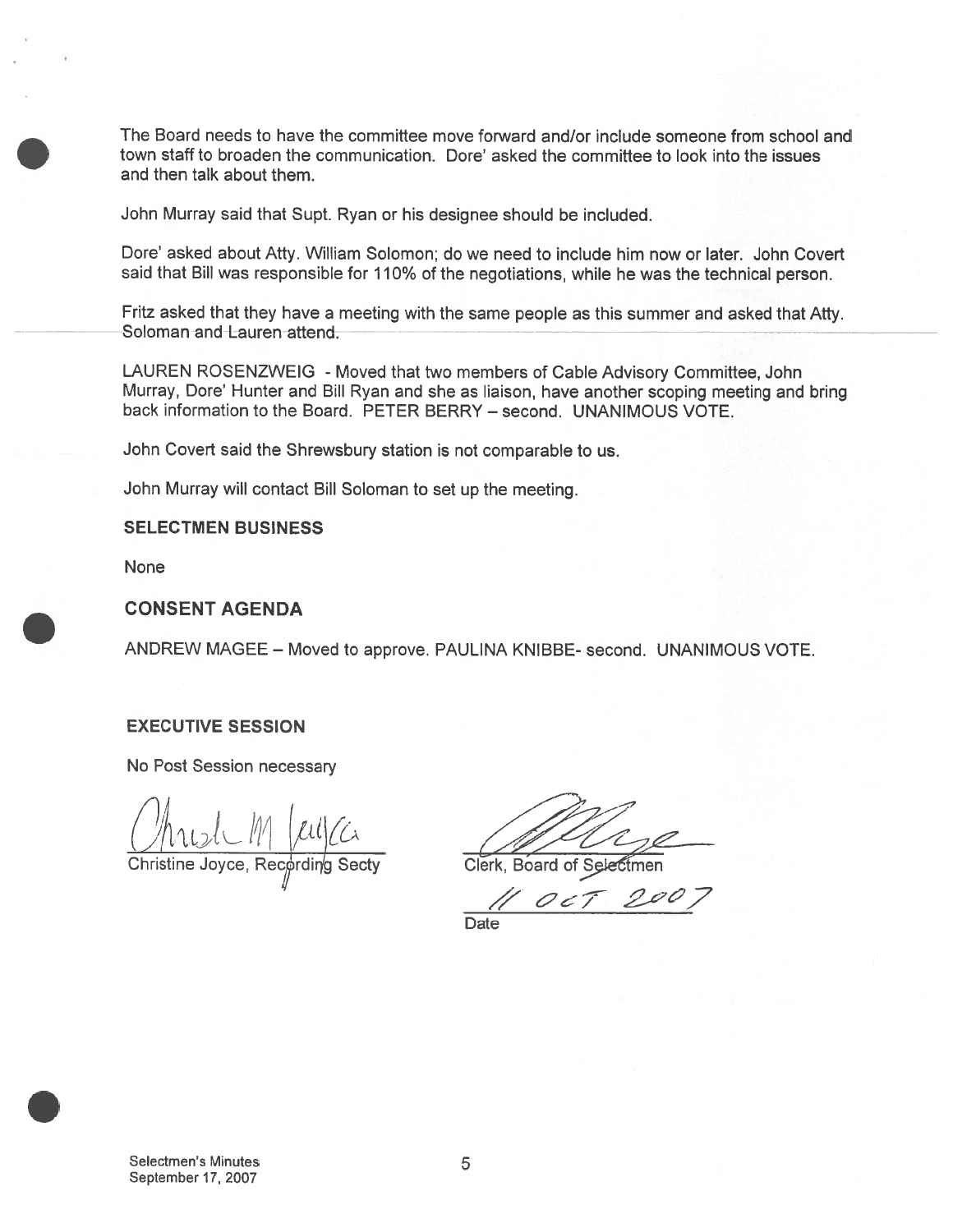# BOARD OF SELECTMEN & SEWER COMMISSIONERS' MEETING AGENDA

Francis Faulkner Meeting Room Town Hall September 17, 2007 7:00 PM

I. CITIZENS' CONCERNS

II. PUBLIC HEARINGS AND APPOINTMENTS

1. 7:01 FAULKNER MILL REALTY TRUST, <sup>4</sup> HIGH STREET, REQUEST FOR SEWER CONNECTION, (CONTINUED FROM SEPTEMBER 10, 2007) Enclosed <sup>p</sup>lease find materials in the subject regard, for Board consideration.

# 2. 7:15 JOINT CABLE TELEVISION WORKSHOP Enclosed <sup>p</sup>lease find materials in the subject regard, for Board consideration.

III. SELECTMEN'S BUSINESS



- 3. OTHER BUSINESS
- IV. TOWN MANAGER'S REPORT
- V. CONSENT AGENDA
	- 4. BOARD OF SELECTMEN MINUTES, REGULAR AND EXECUTIVE SESSION MINUTES, AUGUST 13, 2007. Enclosed <sup>p</sup>lease find materials in the subject regard, for Board consideration.
	- 5. UNITED NATIONS DAY PROCLAMATION Enclosed <sup>p</sup>lease find materials in the subject regard, for Board consideration.
- VI. EXECUTIVE SESSION

## PENDING COMMITTEE APPOINTMENTS

Kathryn A. Acerbo-Bachmann, Historic District (waiting for interview with VCC.) Enclosed <sup>p</sup>lease find additional correspondence that is strictly informational and requires no Board action.

MINUTES PENDING VOTES

September 10, 2007